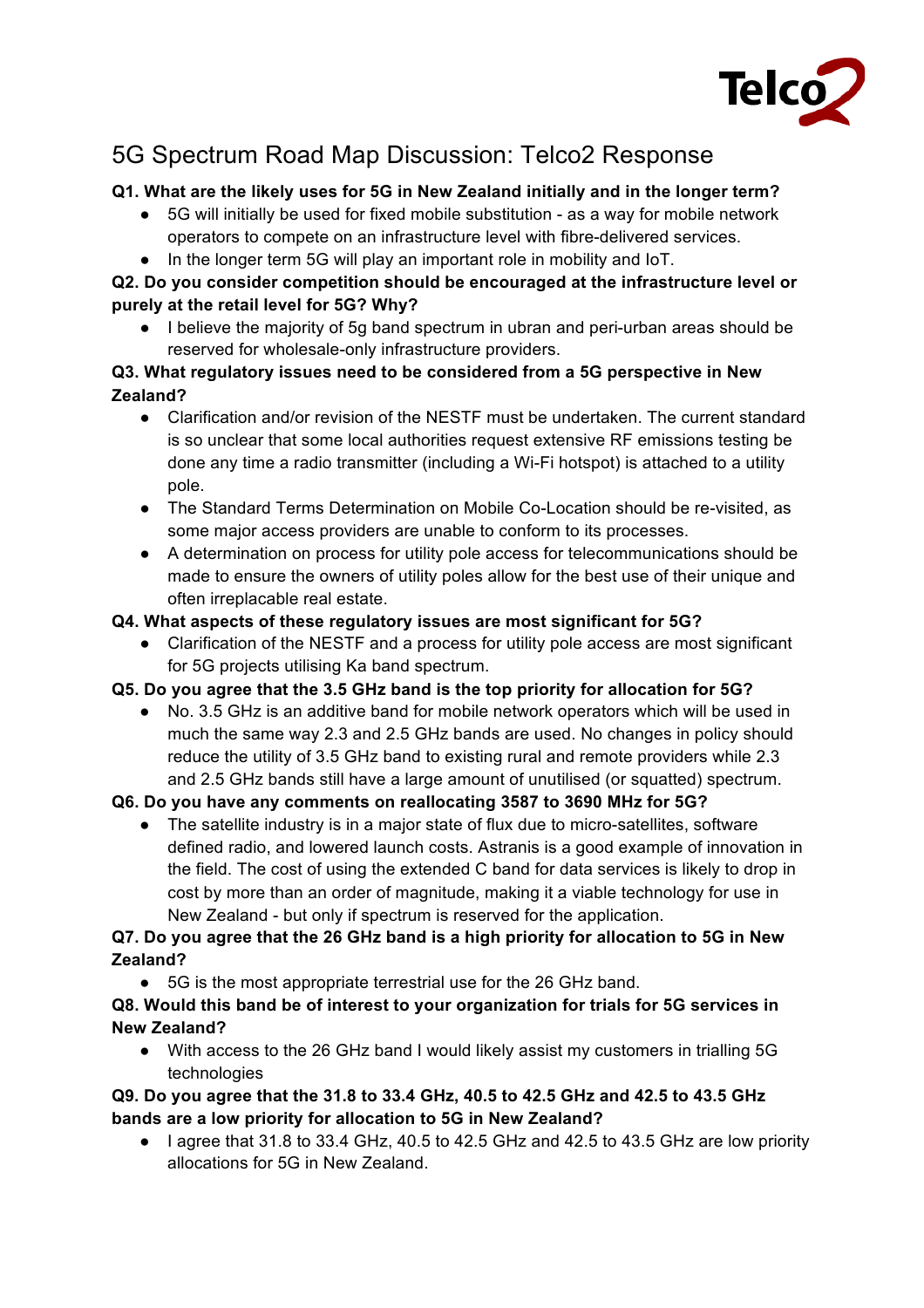## **Q10. When do you think equipment is likely to become available in the bands identified in Q9?**

● Microwave linking equipment allowing exceptionally high data rates is already available in Q band, 40.5-43.5 GHz, however licenses cannot be issued as the band is currently a 5G candidate. I would like to see 40.5-43.5 removed from New Zealand's 5G candidates so that it can be used for linking.

**Q11. Do you have any comment on the possible allocation of 27.5 to 29.5 GHz to IMT?**

5G is the most appropriate terrestrial use for the 27.5-29.5 GHz band.

# **Q12. Is there demand for alternative uses other than IMT of the 1400 MHz band? If so, what uses?**

● Mobile Satellite and IMT are the only two likely uses for L-band

# **Q13. When is the demand likely to require consideration of reallocation of the 1400 MHz band for IMT, if at all?**

● Existing L-band linking users should be prepared to migrate to L-band linking compatible with an IMT channel plan from 2019.

**Q14. Is there a need for more sub 1 GHz spectrum for IMT/5G?**

- There is a need for more sub 1 GHz spectrum for IMT.
- **Q15. If so, how should we deal with radio microphones in the 600 MHz band?**
	- Sub 1 GHz spectrum could be reserved for rural and remote use, avoiding conflicts with the majority radio microphone users.

# **Q16. When is the demand likely to require reallocation of the 600 MHz band to IMT, if at all?**

● Plans should be made to reallocate the 600 MHz band to IMT from 2019.

# **Q17. Which allocation methodology should be used for allocating spectrum bands identified for use with 5G? Why?**

- The majority of all Ka band 5g spectrum in urban and per-urban areas should be reserved for administrative allocation to a single wholesale-only national infrastructure provider. Some national rights blocks should be made available for auction should one or more operators prefer to compete at an infrastructure level. Some blocks should be made available for administrative allocation on a regional basis.
- A portion of 3.5 GHz spectrum should be retained for administrative allocation on a regional basis. A portion of 3.5 Ghz spectrum should be reserved for administrative allocation to a wholesale-only national infrastructure provider. Some blocks should be made available for auction should one or more operators prefer to compete at an infrastructure level.
- The majority of all sub 1 GHz 5g spectrum on a national basis should be reserved for administrative allocation to a wholesale-only national infrastructure provider. Some national blocks should be made available for auction should one or more operators prefer to compete at an infrastructure level.

# **Q18. Should different allocation mechanisms be used for rights for regional providers and national providers? Why?**

- Providers wishing to acquire a national spectrum block for private use should compete via auction for that block. By winning, they have the long-term right to exclude others from using the spectrum, which they may choose to use only in areas where population density will support its commercial use.
- Regional providers should be administratively allocated spectrum with criteria favouring providers with existing networks and revenue to support a build.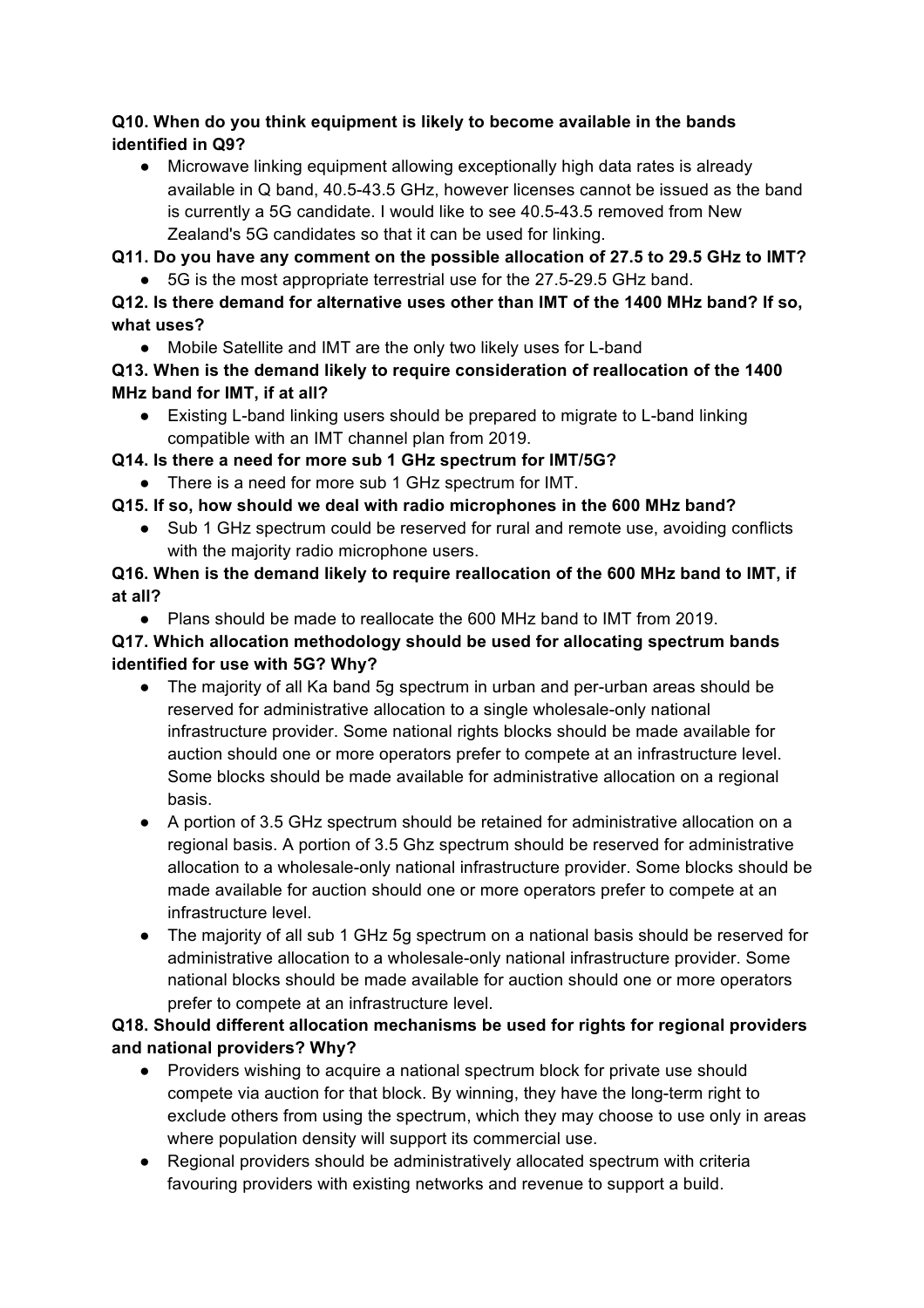## **Q19. Should deployment of 5G technology be specified for some or all bands? If not, why not?**

• Technology or air interface should only be specified where not doing so would limit the utility of neighbouring spectrum blocks. In areas of low population density, regional providers should be able to use cost and power efficient technologies whatever their air interface as long as that use does not impact on users wishing to implement 5G.

## **Q20. What implementation requirements should be specified and how should these be expressed? – time, extent, etc –.**

- No implementation requirements should be specified for blocks sold at auction, provided significant blocks are also available for administrative allocation.
- Administrative allocation of spectrum should only be done for providers with existing networks, customer bases, and financial support to begin implementing a production network immediately. Administrative allocations that do not progress towards a preagreed build plan within eighteen months of allocation should be withdrawn.

# **Q21. What should be the consequence of non-implementation – lose spectrum, additional payment, other**

Non-implementation of administratively allocated blocks should result in the loss of spectrum.

## **Q22. Should the implementation requirements be different for regional and national providers? What should these be and why?**

Implementation requirements should be a condition of administrative allocations, but not of auction blocks, provided the majority of spectrum in each band is administratively allocated. **Q23. Should acquisition limits be imposed on 5G bands? If so, what should these be** 

## **and why?**

- No retail provider should be allowed to acquire more than 70 MHz of sub 1 GHz spectrum
- No retail provider should be allowed to acquire more than 200 MHz of 1-4 GHz spectrum
- No retail provider should be allowed to acquire more than 400 MHz of Ka band spectrum
- Such a regime will ensure wholesale-only providers have adequate spectrum to offer robust urban & rural products without disadvantaging retail providers competing on cost.

## **Q24. Should acquisition limits be imposed for regional providers? If so, what should these be and why?**

● Acquisition limits should be applied to all retail providers.

# **Q25. What term should be used for management rights suitable for 5G? Why?**

● A minimum fifteen year term should be applied to 5G management rights to ensure the spectrum is available for two equipment/service lifecycles.

# **Q26. Should the 5G bands be replanned as TDD bands or some bands or parts of bands be retained as FDD? Why?**

- 600 MHz band should be offered as FDD to match existing sub-GHz band plans.
- 3.5 GHz band should be replanned as TDD to most efficiently use the spectrum.
- Ka band should be replanned as TDD to most efficiently use the spectrum.

# **Q27. What bandwidth should be used as the basis for allocation? Why?**

● 600 MHz band should be offered with a basis of 5 MHz bandwidth to match existing sub-GHz band plans.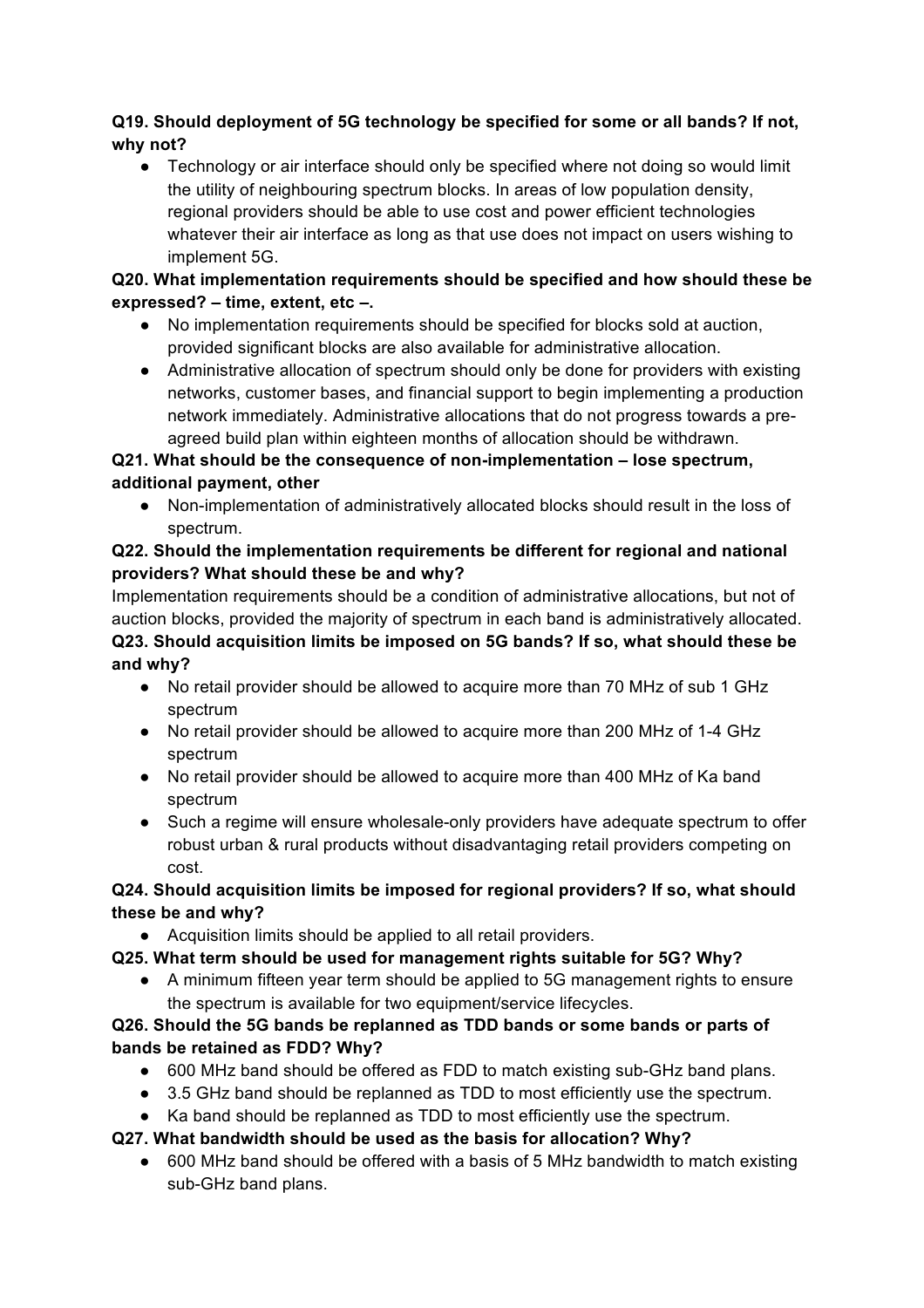- 3.5 GHz band should be offered with a basis of 10 MHz bandwidth to compromise between efficiency and fair distribution of spectrum.
- Ka band should be offered with a basis of 100 MHz bandwidth to compromise between efficiency and fair distribution of spectrum.

## **Q28. What out of band emission limits should apply to management rights when first created for allocation? Why?**

Out of band emission limits to suit the 5G air interface should be applied to management rights to ensure the most efficient possible use of the spectrum.

## **Q29. Should out of band emission limits be different if the band is technology neutral? If so, what out of band emission limits should be applied?**

Even in technology neutral bands, 5G compatible limits should be implemented to ensure the most efficient possible use of the spectrum.

## **Q30. How should interference between adjacent frequency 5G TDD networks be managed? Should this be the same for all frequency bands?**

It should be up to providers with adjacent 5G TDD networks to manage their own interference.

## **Q31. How should interference between different technologies within the same band be managed, if bands are technology neutral?**

Using 5G compatible (and most restrictive) out of band emission limits will eliminate the potential for interference between different technologies within the same band.

# **Q32. Should regional uses be provided for in the 3.5 GHz band plan? Why?**

● Yes. 3.5 GHz is an additive band for national mobile network operators which will be used in much the same way 2.3 and 2.5 GHz bands are used. On the other hand, 3.5 GHz is currently important to regional operators as a radio access technology. No changes in policy should reduce the utility of 3.5 GHz band to existing rural and remote providers while 2.3 and 2.5 GHz bands still have a large amount of unutilised (or squatted) spectrum.

# **Q33. If allowed in the 3.5 GHz band, how could this be managed or facilitated?** Some 3.5 GHz band allocations should be divided between national urban allocations and regional rural ones, with sufficient peri-urban buffer areas to ensure no significant coordination or interference mitigation is required between providers.

**Q34. Which alternative bands may be suitable for regional allocation? Why?** Alternative bands are only suitable for regional allocation where equipment is widely available and inexpensive. The 2370-2395 MHz band would be ideal for this purpose. **Q35. Is early access to the 3.5 GHz band required for roll out of 5G networks prior to the expiry of existing rights in 2022? If so, why?**

● No. 3.5 GHz is an additive band for mobile network operators which will be used in much the same way 2.3 and 2.5 GHz bands are used.

**Q36. How could early access to the 3.5 GHz band be achieved?**

● Allocated (non-auction) blocks of 3.5 GHz band could be issued immediately.

**Q37. Should the government be involved in early access arrangements for the 3.5 GHz band?**

● Yes. Government should immediately claw back all spectrum which has not been used to build significant regional or national networks, with no compensation.

# **Q38. Is early access to the 26 GHz band required for roll out of 5G networks prior to the expiry of existing rights in 2022? If so, why?**

● Yes. From a technical innovation standpoint, it's important that New Zealand businesses be able to use 5G networks as soon as a standard is issued.